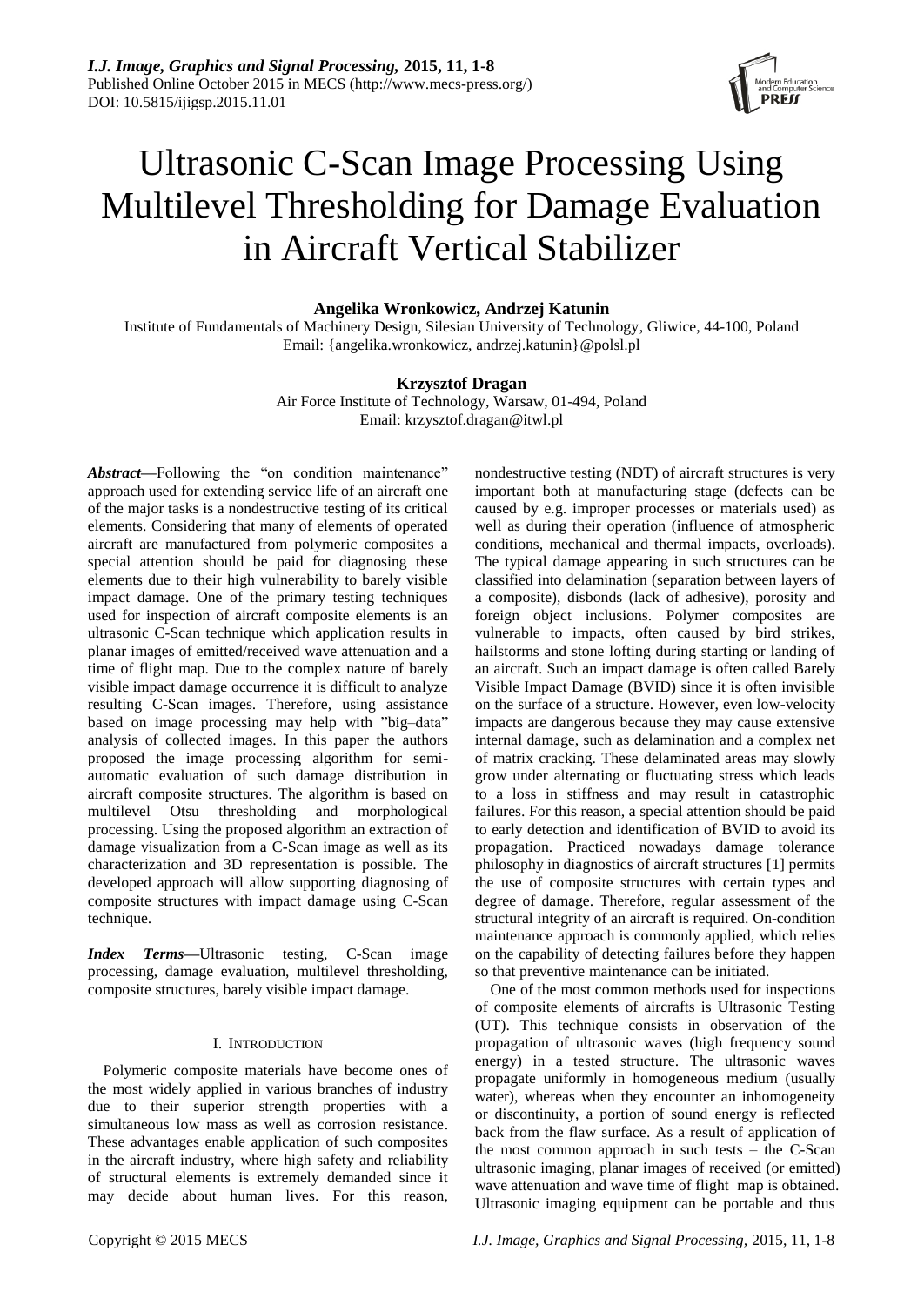use in in-field conditions, which is a significant advantage of this method. Many studies on application of this method have been reported, e.g. in condition assessment of composite structures [2-4], wood poles [5], cement based materials [6], marble sculptures [7], inspections of welding quality [8], corrosion detection [9], etc.

Due to the complex nature of BVID occurrence there are certain problems with proper interpretation of acquired measurement data (C-Scans) obtained using UT. A person analyzing ultrasonic images is needed to have a formal certified experience in this area, namely should be very well acquainted with the internal design of a structure (e.g. geometrical properties of internal architecture of a tested structure, location of bolt connections, embedded elements) and potential damage types and their nature. In order to simplify and automate (at least in a certain degree) damage evaluation procedure the application of image processing techniques to acquired C-Scans is necessary [10]. The first studies on application of image processing in evaluation of ultrasonic images are based on simple techniques such as image segmentation [11] and statistical analysis [12]. Various attempts can be found in the literature that are aimed at using image processing methods for aiding or automating an analysis of ultrasonic scans. Kotropoulos et al. [13] proposed an algorithm based on signal-adaptive filters and self-organizing neural networks for processing of ultrasonic images. Bozzi et al. [14] proposed a procedure of detecting porosity defects in materials used in the aerospace industry employing a 2D wavelet transform and feature extraction process. A method of Momtaz and Sadr [15] concerning detection and clustering of defects in ultrasound images is based on image processing with features extraction using rosette pattern. The approach for C-Scan image processing for evaluation of damage proposed by Rashli et al. [16] was based on extraction and analysis of features specific to analyzed damage sites. An original approach of image segmentation using hybrid algorithm of multilevel thresholding and optimization methods was proposed by Ouadfel and Meshoul [17]. Several studies on automation of damage detection on C-Scan images were based on application of Hough transform [18-20]. The same group of authors has also discovered an application of artificial neural networks for damage evaluation in ultrasonic images [21]. Another approach, aimed at delamination detection in carbon fiber-reinforced plastic (CFRP) panels, is based on fuzzy logic and can be found in the paper of Li et al. [22]. The above-mentioned approaches, however, are usually computationally ineffective (when considering the application of image processing algorithms in on-line mode), and often limited to a small group of tested structures and specific parameters of analysis, thus, the main problem of ultrasonic damage evaluation supported by image processing methods and techniques is a lack of universality of developed algorithms.

Several attempts in damage evaluation in aircraft structures using UT have been done by the Air Force

Institute of Technology (AFIT) specialists. In [23], Dragan et al. proposed an algorithm of detection and identification of damage sites on C-Scan images using edge detection technique. Further studies [24,25] were related to application of detected damage sites for construction of finite element models in order to predict structural behavior and residual life of aircraft composite elements after damage occurrence.

As mentioned before, BVID is a special type of damage which is hardly interpretable basing on C-Scan images due to its complex mechanical and geometrical nature. The aim of this study is to present the developed image processing algorithm that allows for effective evaluation of BVID sites using computationally efficient operations which, in consequence, can be applied for online processing of C-Scan images for supporting NDT of composite aircraft structures.

The paper is organized as follows. In section II an overview of UT methodology and equipment as well as description of the tested aircraft structure is presented. Further, the selected C-Scan images with BVID are shown and discussed, and, based on the problem description, the motivation of performed studies is given. In section III the developed image processing algorithm is introduced, and obtained research results with discussion are presented in section IV. The section V concludes the performed study.

### II. TESTING METHODOLOGY AND MOTIVATION

# *A. Ultrasonic Inspection of Aircraft Stabilizer*

One of recently introduced maintenance approaches for aircraft is the "on condition maintenance" (OCM) approach, which guarantees extension of service life of some airplanes in comparison with the previously applied Hour Service Life approach. One of the major tasks of maintaining airplanes following OCM approach is NDT inspection of their critical elements. Following the analysis of types and frequency of damaging of MiG-29 stabilizers reported in [26] the BVID is one of the most often damage types occurred in critical aircraft elements. The comparative analysis of NDT methods applied for testing of aircraft composite structures (resonance technique, shearography and UT) presented in [27] shows that UT is the most sensitive technique, and therefore it was selected for testing of aircraft structures.

The composite skins of the MiG-29 vertical stabilizer were tested in this study. The skins were manufactured as monolithic ones from CFRP with a thickness range of 1.8-3.2 mm. During assembling the skins are joined to the aluminum substructure with use of bolts and adhesive [27]. The variable thickness of the tested composite skins and presence of holes and stiffening ribs complicate further application of UT considerably.

The NDT tests were performed using MAUS® automated UT scanning system manufactured by Boeing company. This mobile system, among other methods (including eddy current testing, Pitch-Catch, Resonance and Phased Array testing), allows inspection using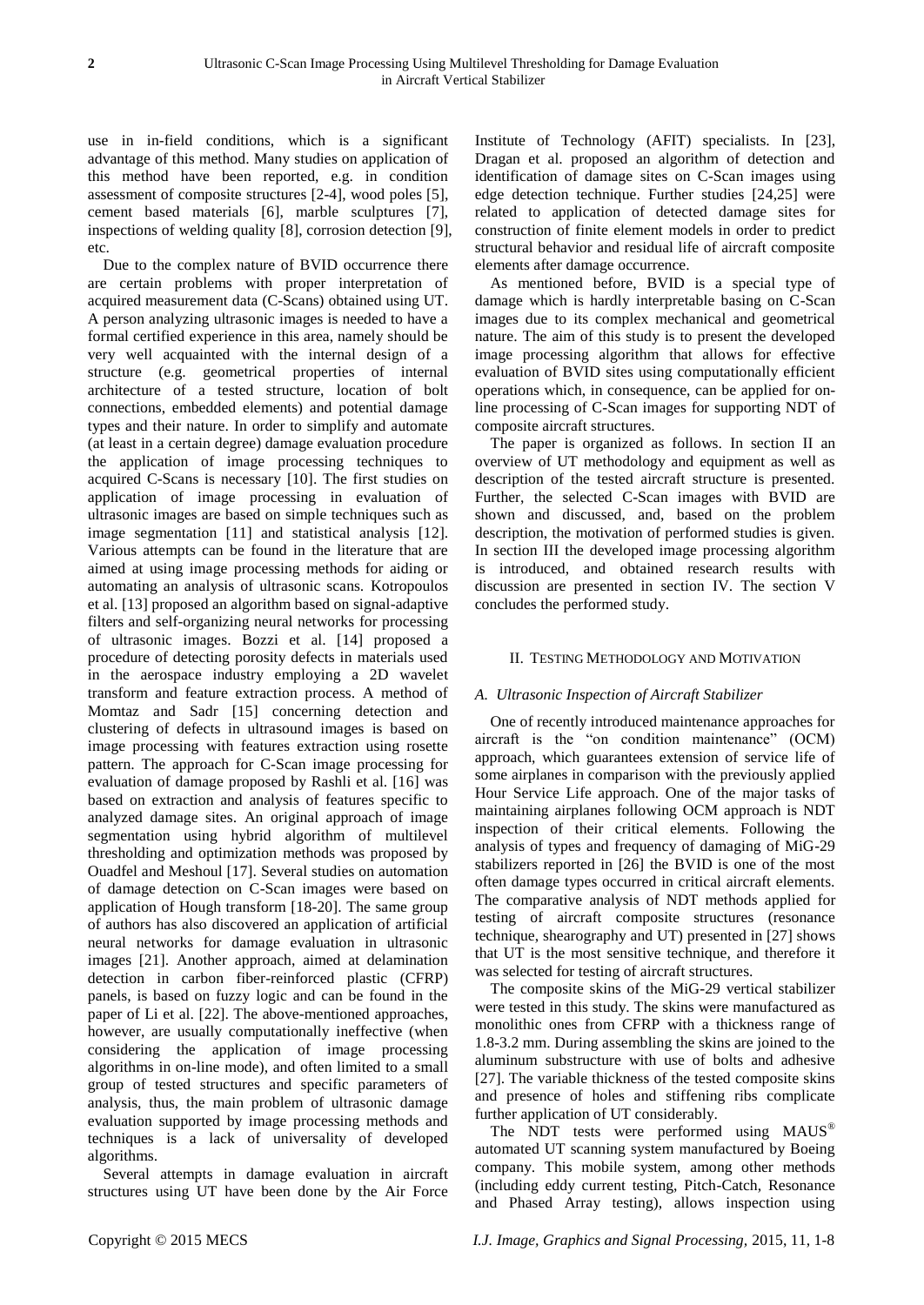ultrasonic data capturing basing on selected signal gates. The testing setup of the vertical stabilizer of the MiG-29 aircraft using MAUS® system is presented in Fig.1.



Fig. 1. MiG-29 composite vertical stabilizer during NDT inspection.

The results of UT-based inspection are visualized in the form of C-Scan images that represent a planar map of degree of attenuation or time of flight of emitted/received waves normal to the scanned surface with respect to the planar position of a scanning ultrasonic probe. The degree of attenuation is represented by colors and the sudden local changes of color may indicate sudden changes of a geometry (e.g. stairs-like changes on the thickness), imperfections, foreign inclusions or damage sites. In order to obtain correct results it is important to select appropriate wave generation frequency and consequently the appropriate ultrasonic probe. Considering that CFRP composites are characterized by relatively high damping the 5 MHz transducer was selected for the tests. In order to obtain the best resolution of resulting C-Scan images the highest possible resolution of 0.01" (0.254 mm) per pixel was set up on the device. A Time of Flight (ToF) C-Scan of the complete vertical stabilizer is presented in Fig.2.



Fig. 2. ToF C-Scan of the tested vertical stabilizer.

The BVID sites are observable in the C-Scan in the form of areas with sudden changes of a color. The color denotes the changes in attenuation, and consequently the damage depth. The monotonic change of a color in the vertical direction is resulted by a change in thickness of the composite skin, while the black regions are the Ωshaped stiffening ribs (marked in Fig.2 as reinforcements).

### *B. C-Scan Images and Motivation*

For the purpose of further analysis three regions with BVID were extracted from the scan presented in Fig.2. The parts of C-Scan considered in further studies are shown in Fig.3. The closer view of the analyzed regions of C-Scan images shows their complex nature, i.e. besides the mentioned color changes the holes for riveted joints are observable.

One can observe that the damaged regions contain many areas colored in different manner which is related to damage existence on various depths. This phenomenon is connected with a specific nature of impact damaging of composite structures, i.e. the damage propagates in such a way that the net of delaminated and cracked areas appears along the thickness direction starting from the impacted surface. Particular damage sites form a characteristic truncated cone due to the distribution of the shear forces.

Considering the physical nature of BVID appearance in composite structures and complexity of resulting coloring of damaged regions an estimation of damage extent and distribution along the thickness direction cannot be performed without application of advanced image processing techniques. The main goal of this study is to separate the damaged regions from ultrasonic C-Scan images and evaluate the damage shape and extent considering distribution of delaminated areas on various depths. Moreover, the developed algorithm should be automated to support NDT inspections of composite structures and further processing of resulting C-Scan images.

## III. IMAGE PROCESSING ALGORITHM

The overall scheme of the proposed algorithm, implemented in Matlab® , is presented in Fig.4. The consecutive steps are as follows. Firstly, a C-Scan map is loaded into the workspace as an image (as an example, the second image from Fig.3 is considered). The next operation is the multilevel thresholding with Otsu's method [28], which consists in quantizing an image using a determined set of threshold values.

The Otsu's algorithm is a method used for selecting a global threshold value(s) by maximizing separability of clusters in integer-scale images. Let an input image be represented by *L* gray levels in the range of [0,1,…,L-1]. The number of pixels at level *i* is denoted by *n<sup>i</sup>* and the total number of pixels equals  $N = n_0 + n_1 + ... + n_{L-1}$ . For a given gray level image, the occurrence probability of gray level *i* is given by: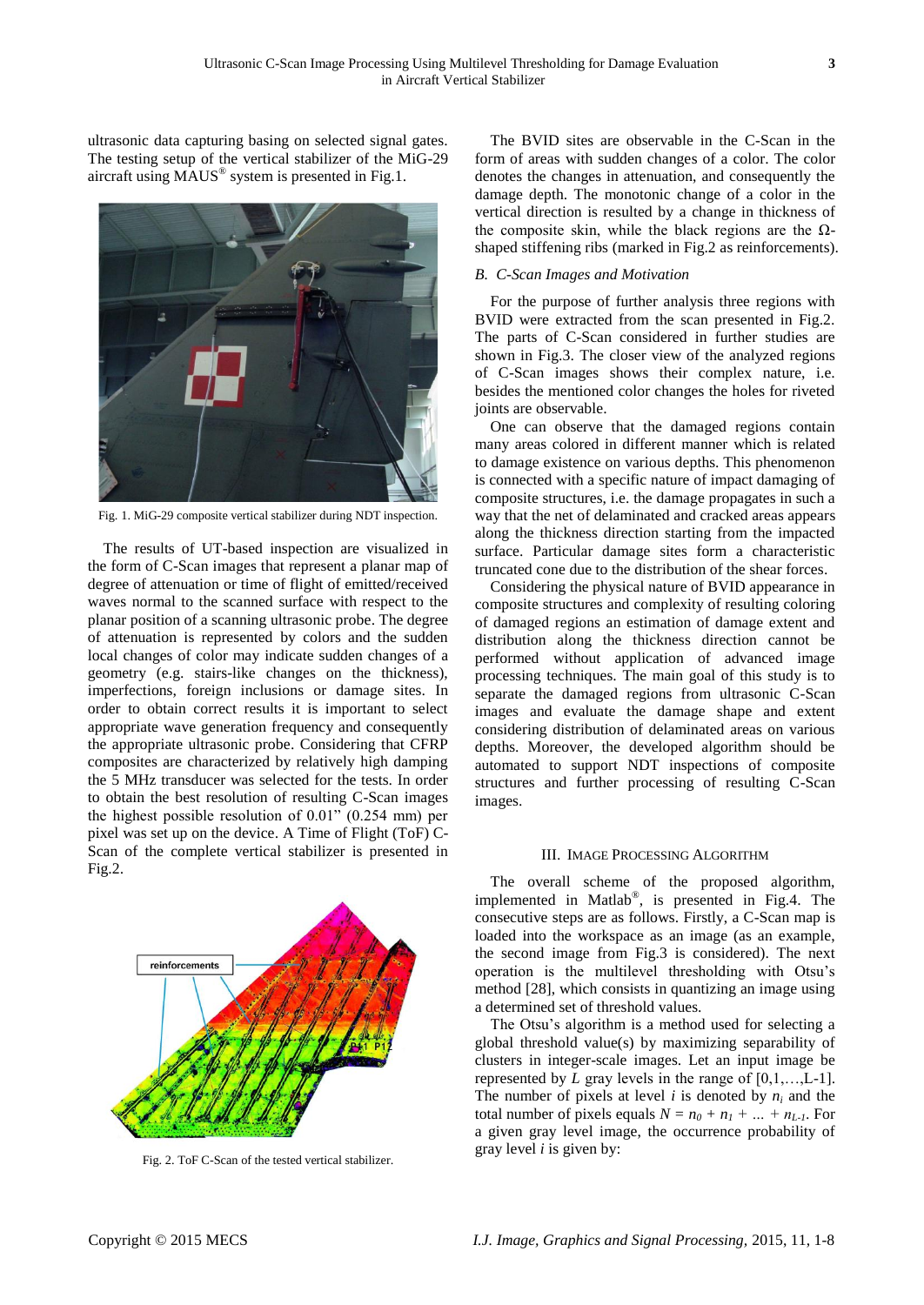$$
p_i = \frac{n_i}{N}, \quad p_i \ge 0, \quad \sum_{i=0}^{L-1} p_i = 1. \tag{1}
$$



Fig. 3. Parts of ToF C-Scan with detected BVID considered in further analysis.

To segment an image into *K* predefined clusters  $(C_0, C_1)$  $C_1$ , ...  $C_{K-1}$ *)*,  $K-1$  thresholds  $(t_0, t_1, ..., t_{K-2})$  need to be defined. The cumulative probability *ω<sup>k</sup>* and mean gray level  $\mu_k$  for each cluster  $C_k$  are given respectively by:

$$
\omega_k = \sum_{i \in C_k} p_i \text{ and } \mu_k = \sum_{i \in C_k} i \cdot p_i / \omega_k, k \in \{0, 1, ..., K - 1\}.
$$
 (2)

The mean intensity of the whole image  $\mu_T$  and the intra-class variance  $\sigma_B^2$  are determined respectively by:

$$
\mu_{\rm T} = \sum_{i=0}^{L-1} i \cdot p_i = \sum_{k=0}^{K-1} \mu_k \omega_k \tag{3}
$$

and

$$
\sigma_B^2 = \sum_{k=0}^{K-1} \omega_k (\mu_k - \mu_T)^2 = \sum_{k=0}^{K-1} \omega_k \mu_k^2 - \mu_T^2.
$$
 (4)

Following this, the optimal thresholds  $(t_0^*, t_1^*, \dots t_{K-2}^*)$  can be determined by maximizing the intra-class variance as follows:

$$
\{(t_0^*, t_1^*, \ldots, t_{K-2}^*) = \underset{0 \le t_0 < \ldots < t_{K-2} < L-1}{\arg} \max \{\sigma_B^2(t_0, t_1, \ldots, t_{K-2})\}.\tag{5}
$$

As an input parameter, 12 levels were assumed which is in relation with C-Scan images scale of wave attenuation. As a result, an image labeled with values of 1-13 is obtained (Fig.5). The subsequent step is the selection of labels, among 12 extracted, representing damage.



Fig. 4. Scheme of the proposed C-Scan image processing algorithm.

Based on observations on given images it was assumed that in the case of input images with no zero values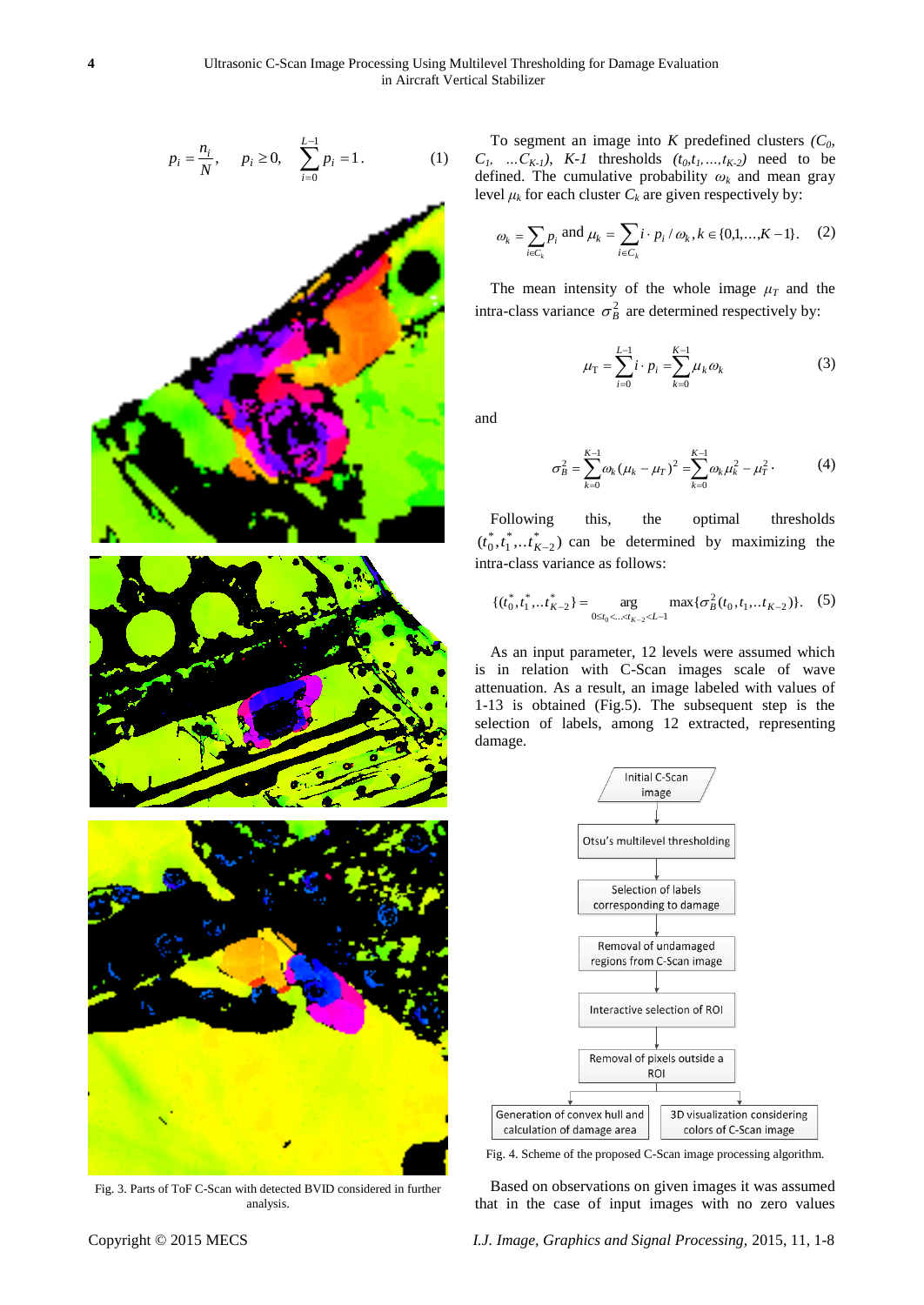(which belong to an empty space in a background in case when a sample is not rectangular) the damage belongs to labels 1-3 and in the opposite case – for input images that contain zeros – labels are offset by one and damage is represented by labels 2-4. This selection of labels is performed automatically by checking the values of an input image. Afterwards, the undamaged regions are removed from the image, i.e. the pixels for which labels are different than the selected ones are assigned to zeros.



Fig. 5. Image after multilevel thresholding.

The next step is interactive and relies on selecting a region of interest (ROI) by the user (an expert who is able to recognize a damage region) by means of indication of points of a polygon around this region (Fig.6). Then, pixels outside the selected ROI are removed (assigned to zeros) and the positive values inside the ROI are replaced with ones (Fig.7) in order to perform subsequent operations on a binary image. Afterwards, a convex hull of all objects visible in a binary image is generated (in the presented example the objects were taken as one region) and its surface area is calculated using a region properties function. This operation is used in the presented algorithm due to the fact that the interior region of BVID usually represents a damage (massive cluster of cracks or even perforation on the back-side), for which the attenuation is the same as for non-damaged area.



Fig. 6. Interactive selection of a ROI using a polygon.



Fig. 7. Extracted region of detected damage.

The convex hull operation guarantees that the whole damage extent is considered during estimation. For the purpose of visual verifying whether the damage was detected properly, boundaries around the detected region are extracted and displayed on the input image. The resulting image is presented in Fig.8.



Fig. 8. Extracted boundaries of the region of detected damage.

#### IV. RESULTS AND DISCUSSION

The algorithm described in Section III was tested on three available C-Scans and the results are depicted in Fig.8, for the second, and Fig.9, for the first and third image presented in Fig.3, respectively. When comparing the input C-Scans visible in Fig.3 and the results from Fig.9 one can conclude that the proposed method has brought correct results for all considered examples since the extracted boundaries include exactly the damaged regions. The calculated surface area of damage is  $27.49$  mm<sup>2</sup>, 60.94 mm<sup>2</sup> and 20.55 mm<sup>2</sup>, respectively for the sequence of the input images presented in Fig.3. These values were obtained for the convex hulls of detected regions in order to obtain information on the overall area of damage that may require repair. Such an approach has one drawback since it may give too mangled results in some cases of shapes of damage sites.

Copyright © 2015 MECS *I.J. Image, Graphics and Signal Processing,* 2015, 11, 1-8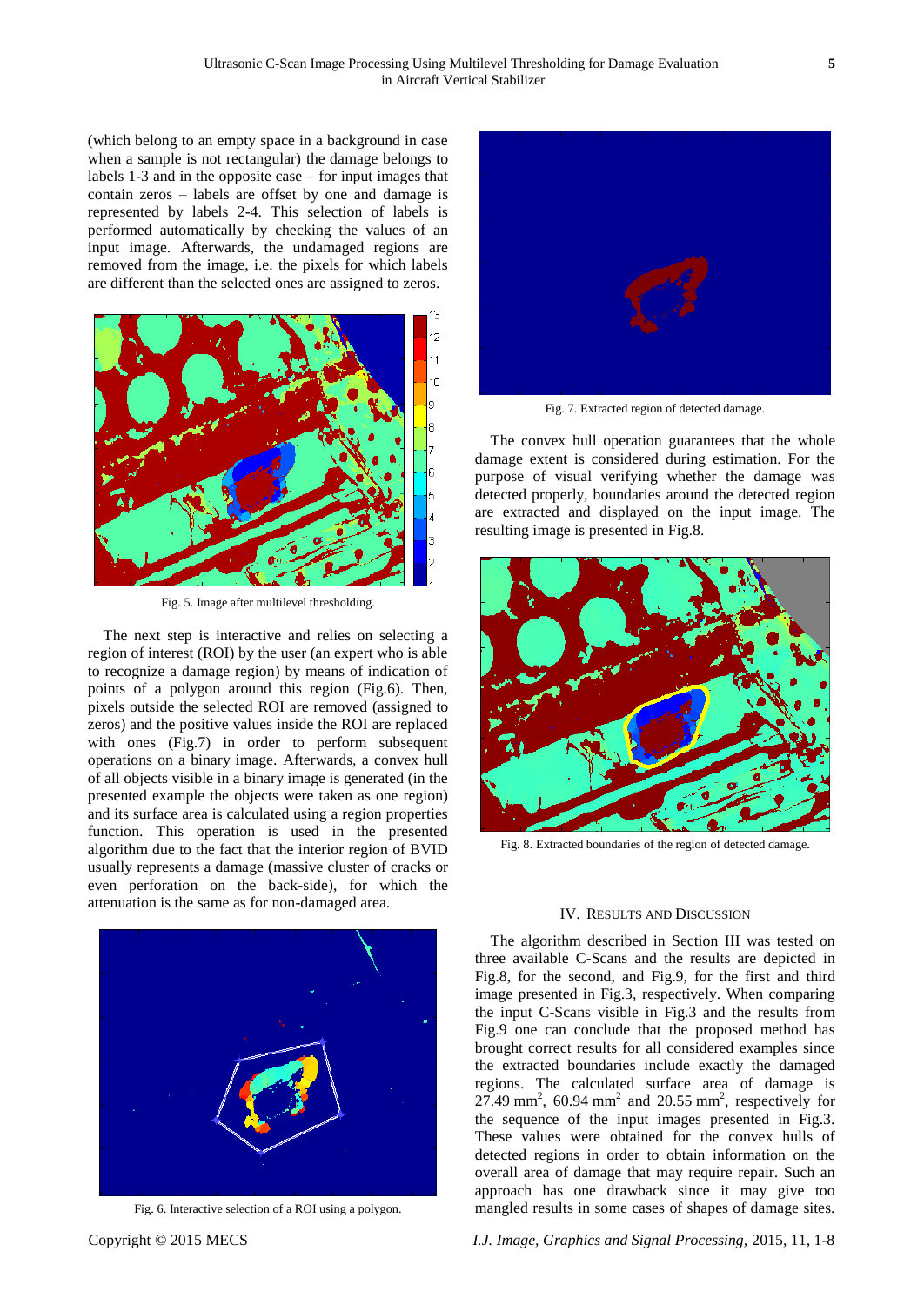The calculation of only pixels of the detected regions before extracting their convex hulls (e.g. in Fig.7) returned the following surface area:  $16.52 \text{ mm}^2$ ,  $32.07$  $mm<sup>2</sup>$  and 15.87 mm<sup>2</sup>, respectively to the previous results. These results, however, do not give precise information, referring to the real damage, since some undetected pixels inside the extracted regions were not taken into consideration. For this reason, the first approach of calculation seems to be more appropriate for estimating the size of damage.



Fig. 9. The results of S-Scans image processing.

The processed C-Scan images were then transformed to 3D data arrays, where the additional dimension represents colors of damaged regions. Since the color scale is related to the attenuation of emitted/received waves, and thus, the depth of damage location, it was possible to visualize each of considered damage sites considering their locations along the thickness direction. For clarity, the semi-transparent original image (see Fig.3) was merged with the resulting 3D representation of BVID. The 3D visualizations of damage are presented in Fig.10.

The 3D visualizations of BVID allow separating particular delaminated areas caused by an impact and simplify interpretation of C-Scan images. Such an approach enables exact assessment of several delaminated locations, which is necessary for possible structural repair consideration.

The presented approach is the preliminary step of developing a comprehensive algorithm. As it was mentioned before, interpretation of ultrasound images is not easy and requires employing an expert to conclude whether certain regions indicate damage or they result from e.g. an internal design of a structure. Due to the complexity of the considered problem, the presented algorithm need to be further developed.

#### V. CONCLUSIONS

The paper presents the computationally efficient image processing algorithm of damage evaluation of aircraft composite structures based on C-Scan UT technique. Since the complex nature of BVID occurred in such structures and numerous problems of its evaluation and quantization the C-Scan image processing is required. The proposed algorithm is based on multilevel thresholding technique with additional morphological operations which is developed to support diagnostic procedures. The analysis using the algorithm was performed on selected regions of a C-Scan image of the MiG-29 aircraft vertical stabilizer which consists BVID

sites of different geometrical properties. The obtained results allow concluding about effectiveness of the proposed approach – all analyzed damage sites were detected and evaluated correctly. The detected damage sites were evaluated by determination of damage extent based on planar projections of damage sites. Finally, based on the attenuation levels (different colors on C-Scan images) the 3D graphical representation of damage sites was performed which allows observing the damage extent in particular layers of a composite structure in the thickness direction. The 3D array is reconstructed from planar C-Scans, thus, the damage sites located beyond another ones can be masked which is a disadvantage of this approach. However, among these limitation, the proposed diagnostic approach can be a promising and much cheaper alternative to X-ray computed tomography. Moreover, the achieved preliminary results are planned to be used to other NDT with image data analysis, such as: Eddy Current, Bond Testing, Thermography.



Fig. 10. 3D visualization of detected impact damage sites with backgrounds of tested aircraft structures.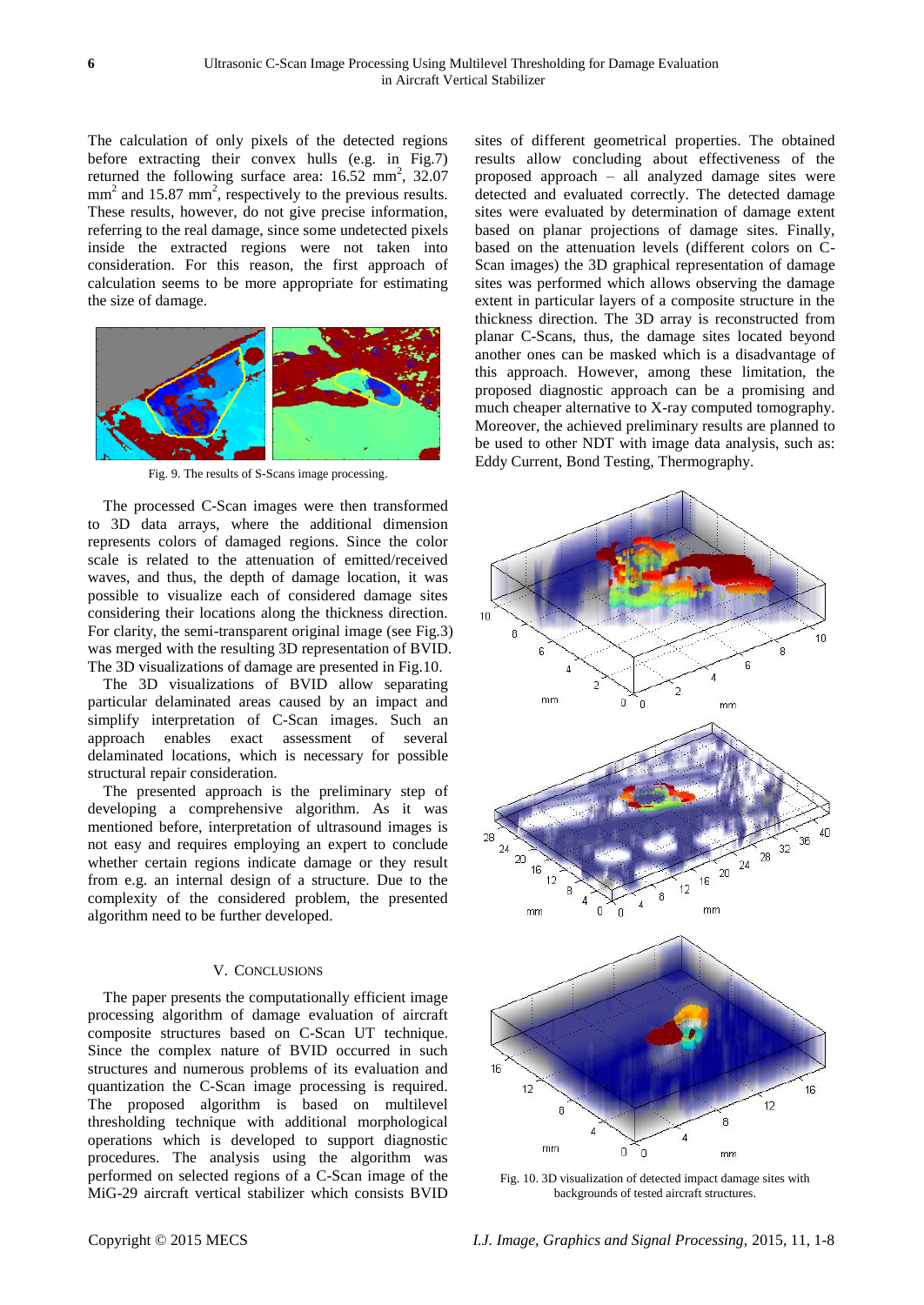The presented results are the initial part of on-going research. Considering the complex nature of BVID and thus difficulty in interpretation of ultrasonic images the image processing algorithm should be broader elaborated. In further studies the authors plan to develop more sensitive algorithms and their automation as well as hybridization of this diagnostic method with numerical simulations that will allow evaluating residual life of aircraft composite structures.

#### **REFERENCES**

- [1] C.D. Rans, and R.C. Alderliesten, "Damage Tolerance Philosophy for Bonded Aircraft Structures", *ICAF 2009, Bridging the Gap between Theory and Operational Practice*, pp. 73–90, 2009  $[25<sup>th</sup>$  Symposium of the International Committee on Aeronautical Fatigue, 2009].
- [2] M.Y. Shiino, M.C.M. Faria, E.C. Botelho, and P.C. de Oliveira, "Assessment of cumulative damage by using ultrasonic C-Scan on carbon fiber/epoxy composites under thermal cycling," *Mater. Res.*, vol. 15, pp. 495–499, 2012.
- [3] A. Katunin, "Stone impact damage identification in composite plates using modal data and quincunx wavelet analysis," *Arch. Civ. Mech. Eng.*, vol. 15, pp. 251–261, 2015.
- [4] A. Katunin, K. Dragan, and M. Dziendzikowski, "Damage identification in aircraft composite structures: A case study using various non-destructive testing techniques," *Compos. Struct.*, vol. 127, pp. 1–9, 2015.
- [5] F. Tallavo, G. Cascante, and M. D. Pandey, "A novel methodology for condition assessment of wood poles usingultrasonic testing," *NDT&E Int.*, vol. 52, pp. 149– 156, 2012.
- [6] G. Trtnik and M. Gams, "Recent advances of ultrasonic testing of cement based materials at early ages," *Ultrasonics*, vol. 54, pp. 66–75, 2014.
- [7] G. Pascale and A. Lolli, "Crack assessment in marble sculptures using ultrasonic measurements: Laboratory tests and application on the statue of David by Michelangelo," *J. Cult. Herit.*, in press.
- [8] Ó. Mart n, M. Pereda, J.I. Santos, and J.M. Galán, "Assessment of resistance spot welding quality based on ultrasonic testing and tree-based techniques," *J. Mater. Process. Tech*., vol. 214, pp. 2478–2487, 2014.
- [9] T. Watanabe, H.T.H. Trang, K. Harada, and C. Hashimoto, "Evaluation of corrosion-induced crack and rebar corrosion by ultrasonic testing", *Constr. Build. Mater.*, vol. 67B, pp. 197–201, 2014.
- [10] L. Bechou, Y. Ousten, B. Tregon, F. Marc, Y. Danto, R. Even, and P. Kertesz, "Ultrasonic images interpretation improvement for microassembling technologies characterization," *Microelectron. Reliab.*, vol. 37, pp. 1787–1790, 1997.
- [11] G. Corneloup, J. Moysan, and I.E. Magnin, "Bscan image segmentation by thresholding using coocurrence matrix analysis," *Pattern Recogn.*, vol. 29, pp. 281–296, 1996.
- [12] I. Cornwell, and A. McNab, "Towards automated interpretation of ultrasonic NDT data," *NDT&E Int.*, vol. 32, pp. 101–107, 1999.
- [13] C. Kotropoulos, X. Magnisalis, I. Pitas, and M.G. Strintzis, "Nonlinear ultrasonic image processing based on signaladaptive filters and self-organizing neural networks," *IEEE Trans. Image Process.*, vol. 3, pp. 65–77, 1994.
- [14] E. Bozzi, G. Cavaccini, M. Chimenti, M. G. Di Bono, and O. Salvetti, "Defect detection in C-scan maps," *S. Mach.*

*Perc.*, vol. 17, pp. 545–553, 2007.

- [15] A. Momtaz and A. Sadr, "Clustering of Ultrasonic C-Scan Images using Rosette Pattern," *Int. J. Simul. – Syst. Sci. Tech.*, vol. 10, pp. 34–39, 2009.
- [16] R. Rashli, E.A. Bakar, and A.R. Othman, "Feature analysis of ultrasonic C-Scan image for nondestructive evaluation," *Proc. of the IIEEJ Image Electron. Vis. Comput. Workshop*, Kuching, Malaysia, pp. 21–24, 2012.
- [17] S. Ouadfel, and S. Meshoul, "A fully adaptive and hybrid method for image segmentation using multilevel thresholding," *Int. J. Image Graph. Signal Process.*, vol. 5, pp. 46-57, 2013.
- [18] T.M. Meksen, R. Drai, and F. Sellidj, "Pattern recognition in ultrasonic imagery using the Hough transform," *Proc. of WCU*, Paris, France, pp. 753–756, 2003.
- [19] T.M. Meksen, B. Boudraa, and M. Boudraa, "A method to improve and automate flat defect detection during ultrasonic inspection," *Int. J. Adapt. Control Signal Process.*, vol. 26, pp. 375–383, 2012.
- [20] T.M. Meksen, M. Boudraa, and B. Boudraa, "Automatic detection of circular defects during ultrasonic inspection," *Proc. of UKACC Int. Conf. on Control*, Cardiff, UK, pp. 1003–1006, 2012.
- [21] T.M. Meksen, M. Boudraa, and B. Boudraa, "Neural networks to select ultrasonic data in non destructive testing," *Stud. Comput. Intell.*, vol. 489, pp. 205–210, 2013.
- [22] S. Li, A. Poudel, and T.P. Chu, "Fuzzy logic based delamination detection in CFRP panels," *Informatica*, vol. 37, pp. 359–366, 2013.
- [23] K. Dragan, M. Stefaniuk, and P. Synaszko, "Numerical approach for ultrasonic imaging of defects in composites," *Compos. Theor. Pract.*, vol. 12, pp. 105–109, 2012.
- [24] K. Dragan, M. Stefaniuk, A. Czulak, J. Bieniaś, M. Dziendzikowski, A. Leski, M. Gude, and W. Hufenbach, "Automated data analysis based on signal processing for two dimensional NDI data of the composite structures," *Przetwórstwo Tworzyw*, vol. 19, pp. 4–8, 2013.
- [25] M. Stefaniuk, and K. Dragan, "Preliminary approach for an NDT to FEM mapping software used for assessment of delamination-type damage," *Proc. of 6th World Conf. Struct. Control Monit.*, Barcelona, Spain, pp. 2541–2551, 2014.
- [26] K. Dragan, and S. Klimaszewski, "In-service flaw detection and quantification of the MiG-29 composite vertical tail skin," *Proc. of European Conference of Non-Destructive Testing*, Berlin, 2006.
- [27] K. Dragan, and P. Synaszko, "In-service flaw detection and quantification in the composite structures of aircraft," *Fatigue Aircraft Struct.*, vol. 1, pp. 37–41, 2009.
- [28] N. Otsu, "A threshold selection method from gray-level histograms," *IEEE Transactions on Systems, Man, and Cybernetics*, vol. 9, pp. 62–66, 1979.

#### **Authors' Profiles**



**Angelika Wronkowicz** received her MS degree in mechanics from the Faculty of Mechanical Engineering, Silesian University of Technology, Poland, in 2013. She is a PhD student at the Institute of Fundamentals of Machinery Design, Silesian University of Technology. Her research focuses on vision-based technical